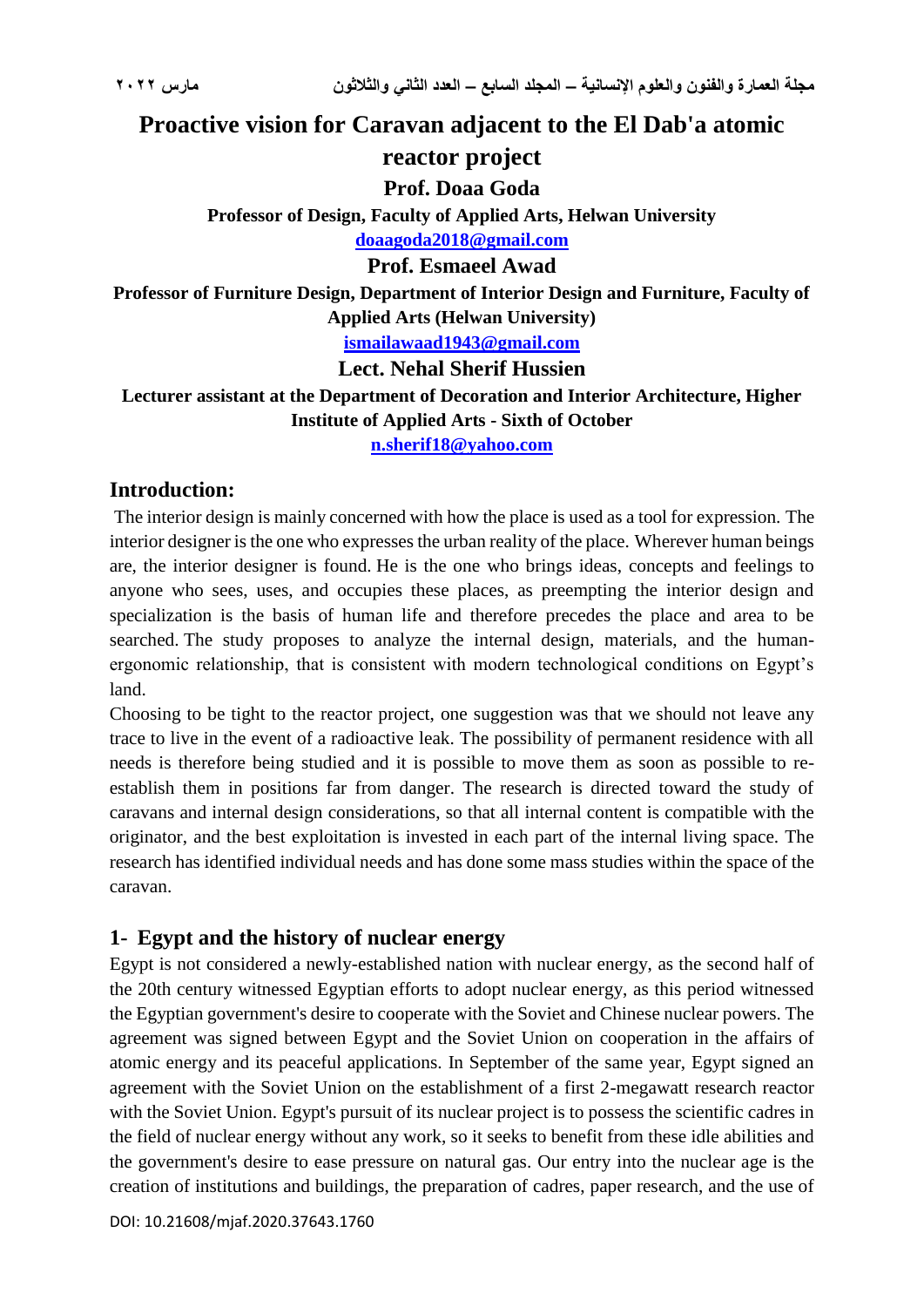radiation in medicine, agriculture and industry, since nuclear technology is an integrated technology that only possesses the nuclear fuel cycle that involves the construction of power reactors.

## **2- The current position of nuclear force**

### **2-1- Reactor technology and development**

There are six different types of reactors developed to produce commercial electricity around the world, three of which are the most widely used and commissioned in the globe. These three species are the PWR Pressurized Water Reactor, the boiling Water Reactor, and the PWR Presumed Heavy Water Reactor. The first power station for civilian uses, was established in the former Soviet Union in the city of Obnensk and began operation on 27 of June, 1954. Many reactors were then produced, and the number (i) generation of reactors was produced in the 1960s; the number (ii) of reactors is the type that currently prevails, and many of them are still operating in some places. The generation of reactors (III) is few and the few are now operating and the rest is about to operate. The third generation is a development of the second generation with advanced security. The fourth generation of reactors (IV) is in the process of developing theoretical designs for nuclear reactors under research. Most of these designs are not expected to be available for commercial construction before 2030.

#### **3- The reactor project in El Dab'a**

The location of the reactor was chosen based on extensive geological and environmental studies according to specific IAEA specifications, and an example of important conditions to be met which is the seismic activity in the zone, torrents and floods, the nature of groundwater and rock formations in the area. The Dubai area was therefore chosen as a privileged location for the reactor. Four 1,200-megawatt (Gen 3) VVVer reactors will be installed at the Egyptian nuclear plant, the latest and most secure reactor technology for the time being, and the reactors to be installed at the "El-Dah'a " plant will be successfully used at Russia's nuclear power plants. The VVVer-1200 technology outstrips many other technologies in many features, and features a unique balanced range of active and passive security systems that meet all international safety standards. These systems help to ensure smooth operation of nuclear power plants and avoid the risk of human error during operation. Each power unit has a dual protective shell with a reactor and spent fuel storage that sinks inside. Therefore, there will be no infiltration of radioactive material into the plant's surroundings, even if it is in a major accident.

#### **3-1- Nature of radiological risks**

El Dab'a area nuclear plant project uses third-generation nuclear reactors, which hold a safe, fault-resistant design of the operator, i.e. the human element; the plant has unprecedented power to resist large-scale accidents and can cope with the crash of a 400-ton aircraft at 150 m/s speed; They also have a safe operation without any adverse effects on the environment through a number of filters and multiple barriers, and their ability to automatically fire without human intervention through a modern automated control system.

So, on that point is no antenna radiation from the station that permanently affects public health or buildings in normal operation. In cases where accidents occur one billion, the procedures are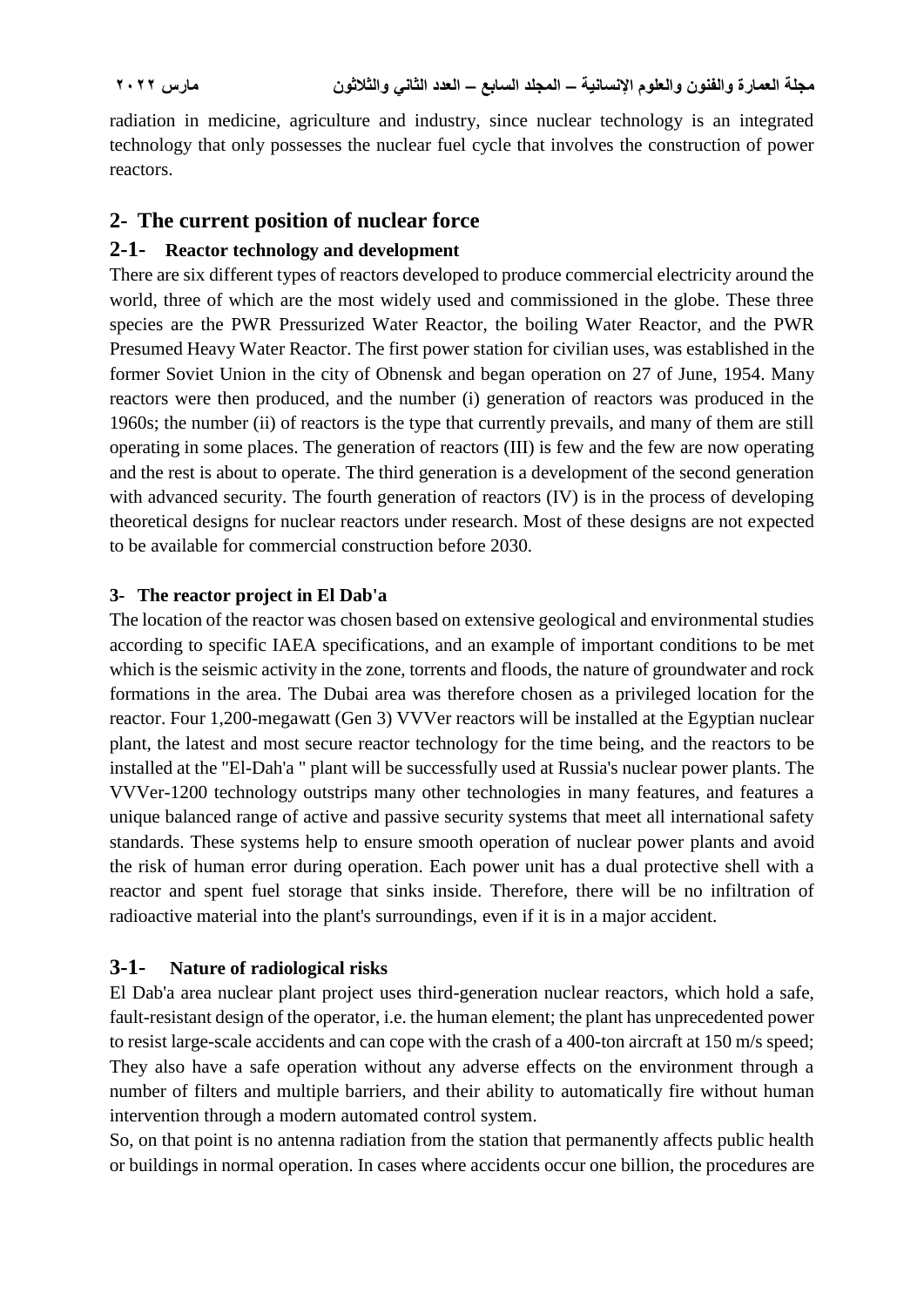the complete evacuation of the population at a distance of 5: 30 km depending on the amount of radiation. Where the greatest fear of the external pollution of the homes, as well as the insect and water bodies is due to the leak of the gas cloud or some of the materials deposited in the atmosphere. Building materials in buildings are sufficient to detect radiation, so residents are evacuated from accident areas for fear of external contamination from eating animals for grasses and their impact on meat and milk.

The gas cloud sometimes moves quickly and moves away from the scene, in which case the housing of populations in their homes until the gas cloud passes is the best solution instead of evacuation and driving through the open cloud, emphasizing the adequacy of buildings to prevent radiation. One suggestion was therefore that we should not leave any trace of accommodation in the area in the event of a radioactive leak; and consider the possibility of a rapidly relocating residential facility to reduce waste in resources.

The possibility of permanent accommodation with all needs was examined, with the ease of transport and relocating all that was vital for the residential establishment. Since the first man knew design and construction, he started to try to create a space for himself to achieve his human needs and his many requirements, and he increased the human interest in designing his space, both architectural and internal, so that he can express it as a living being in the space for him and his existence. The trend is shifting to the need to express, link to, and associate with, various forms, sizes, and dimensions, whether internal or external, which are well-considered, and which is designed randomly without study, and for each effect is different.

Since the designer is the leisure maker, to achieve all this, he will lay out general foundations before the design process of any space starts, and the designer must consider the empty and mass feeling as two sides of the same coin to ensure integration of the creative process. The vacuum and mass are the main drivers of human feelings and walls and ceilings are key elements in the design of any space.

## **4- The caravan**

It is a wheel-mounted, self-propels driven by a motor vehicle, combining a living space that is internally designed to relate to the shape and function, and its innovation comes from the interior of the vehicle, so that all internal contents are fixed with the originator. All supplies are available.

## **4-1- Considerations for selecting the caravan**

The type of the evidence is chosen on the basis of several criteria, including:

## **4-1-1- Understanding of the number of individuals**

Average number of individuals  $=$  interior space size sleep during a bloat is needed which air size

#### **4-1-2- The social dimension**

According to the Central Agency for Public mobilization and Statistics of Egypt, the average number of Egyptian family members is four, so it is better to choose a 4-person-to-sleep environment.

#### **4-1-3- The economic dimension**

The self-draw block is expensive and therefore does not take into account the economic dimension of a consumer, and its operating expenses will also be high.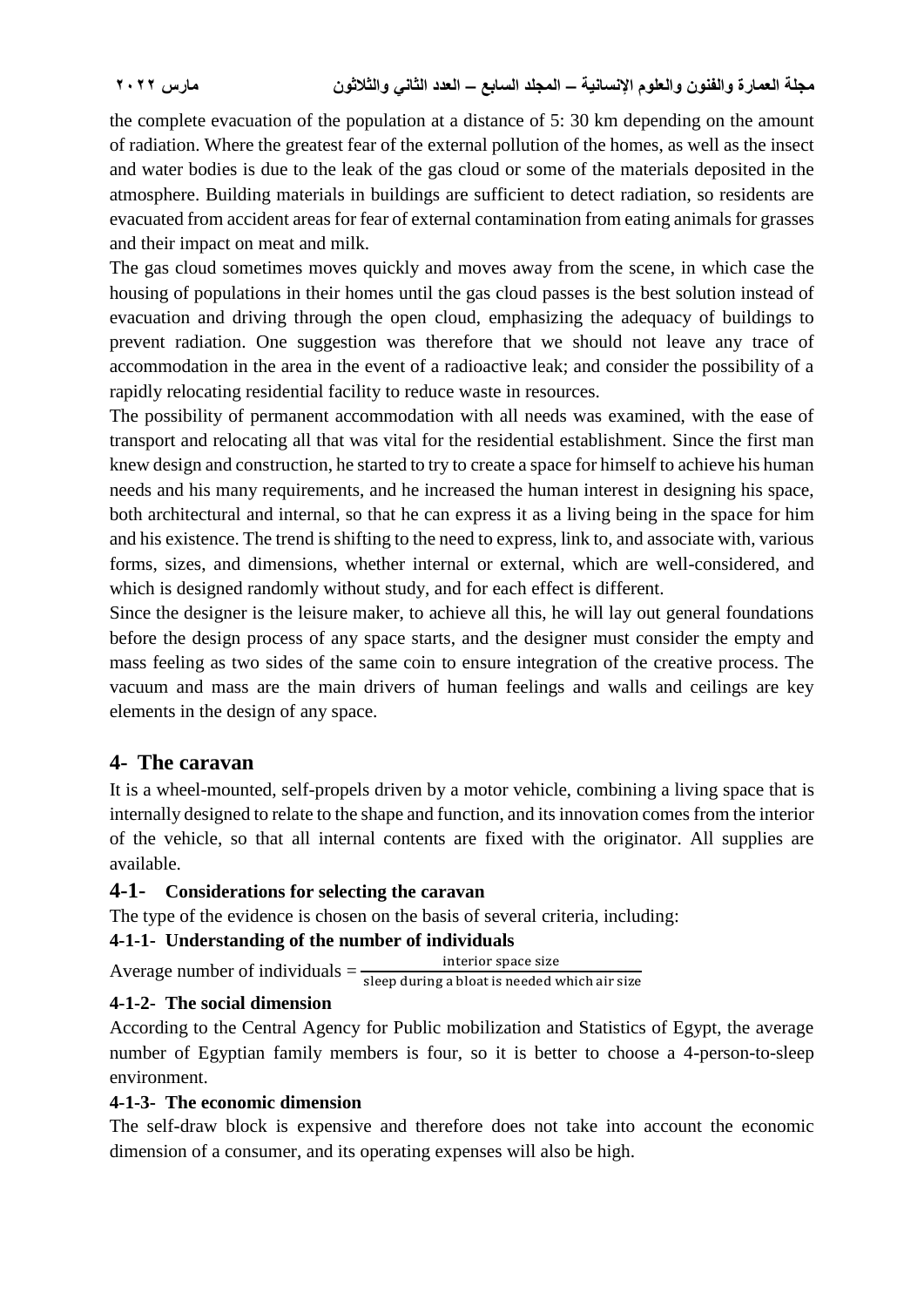## **4-1-4- The use dimension**

Moving the self-propelled block to a special driving skill as well as a distinctive driving license is a burden in terms of daily use due to its large size, as well as the presence of the self-engine and the driving evidence on the front of the block.

## **4-2- caravan design considerations**

## **4-2-1- Entrance**

The entrance usually determines the appearance of the house, which emphasizes the permanence of the first impression. It is expressed in a comfortable and secure manner, where the entrance is directly connected to the interior space as it is open, without penetrating any other secondary passages into the bottle.

#### **4-2-2- Sleeping space**

The bed space follows the size of the bed, because of its large area of space, the bed space must be intelligently exploited so that it does not become a deserted space. It is preferable to separate sleeping areas from the rest of the caravan by placing them in the mezzanine or at one end of the caravan.

### **4-2-3- Living space**

This space serves a variety of uses, as it is one of the most important units of the house, which needs to be furnished with a high degree of flexibility to accommodate all activities while being comfortable.

#### **4-2-4- Kitchen space**

The kitchen space in the caravan is relatively small, so the medium, dimensions of the utensils and cabinets must be taken into account. It is best to have direct contact with the entrance door and good connection with the rest of the space.

#### **4-2-5- Bathroom space**

To ensure the privacy of the bathroom a closed door must be sealed with a lock to cut it off from the rest of the container, locating the hand sink and shower for the lighting. Separate the bathtub, and toilet. Take care of water circulation and reuse gray water, keeping water stored as long as possible.

#### **4-3- Structure**

The use of metal construction, a nontraditional construction system, made up of durable metal pillars and moon, can be removed from place to place and is carried out at high speed in construction. A durable metal frame with occasional metal balls that give more force. The frame is made of metal jewelry made from the 8" x 2" section C.



**FIG.1: THE CHASSIS OF THE GALVANIZED STEEL LIVING STRUCTURE AND THE SECTOR USED FOR STRUCTURE.**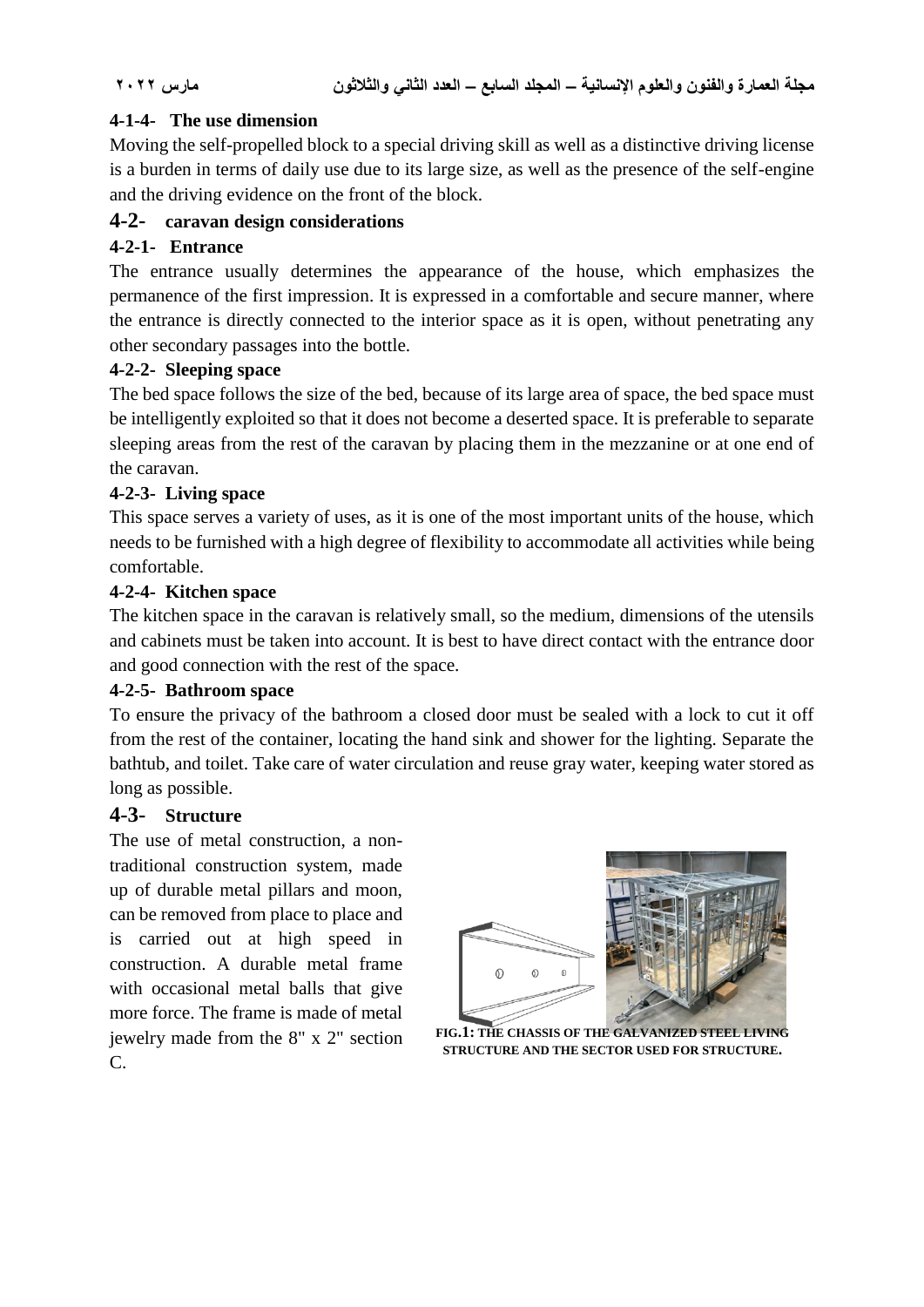#### **4-4- Installing interior design elements into the structure of the caravan**



**Fig.1: Dimensions of metal hung to attach the hanging cases to the object of the cheese.**

**Kitchen Cabinet Hanger Wall Rail 2032m Length Hanging Strips (PACKS).html**

#### **References:**

1. Esma3yl M7md Ywsf ،Amal. Aqtsadyat Alast5dam Alslmy lltaqt alnwwyt: Ast3ra'9 Tgarb Dwlyt M3asrt. Rsalt dktwrah ،klyt alaqtsad wal3lwm alsyasyt ،gam3t alqahrt ،2012m.

2. Ef. Bayl *Gwn.* Altsmym alda5ly *asasyat altasmym w3mlyath. trgmt d. A7md Al4amy-*D. Basm 7sn ،Eygy mwbylya ،2009.

3. 7sn 3bd Al'3fwr ،Mmdw7. Alth8aft alnwwyt llqrn 21: ma ygb t3rfh 3n asasyat altknwlwgya alnwwyt. al8ahrt: Dar Alfkr Al3rby،2000.

4. Raft ،3la . Alebda3 alfny fI al3mart ،Thlathyt alebda3 alm3mary. masr: mrkz ab7ath Etrkwnslt،1997m.

5. Raft ،3ly. Alebda3 almady fi al3mart : albyat walfra'3 ،Thlathyt alebda3 alm3mary. masr: mrkz ab7ath Entrkwnslt ،2003m.

6. Alsyd ،7mdy. Alaman alnwwy wal7maya alfzya2yt llmwad walmnshat alnwwyt. Al8ahrt: Dar alktb al3rbyt llnshr waltwzy3 ،2015.

7. Sfi Aldyn M7md ،A7md . Asalyb tknwlwgya mtqdmt lltsmym al da5ly b kba2n alm3ysha almtnqla. Rsalt dktwraa : kolyt alfnwn altabyqya ،2009.

8. 3amr Al6wyl ،3bd Al7kym. Atsdq؟... altaqt alnwwya fi bytk. libya: Aldar Algmahyryt llnshr w altwzy3 wala3lan،2004.

9. 3zam M7med Asma3yl ،Sob7i . Md5l ltwzyf altaqt alkhrwodw2ya fi almbany alsknya. Rsalt magystyr: kolyt alhndsa ،Gam3t Alqahra ،2017.

10. 3ft ،kmal. Altaqt alnwwya w almfa3lat alnwwya ltwlyd Altaqt. M3hd alanma2 Al3rby: Brnamg al3lm w altknwlwgya،1982.